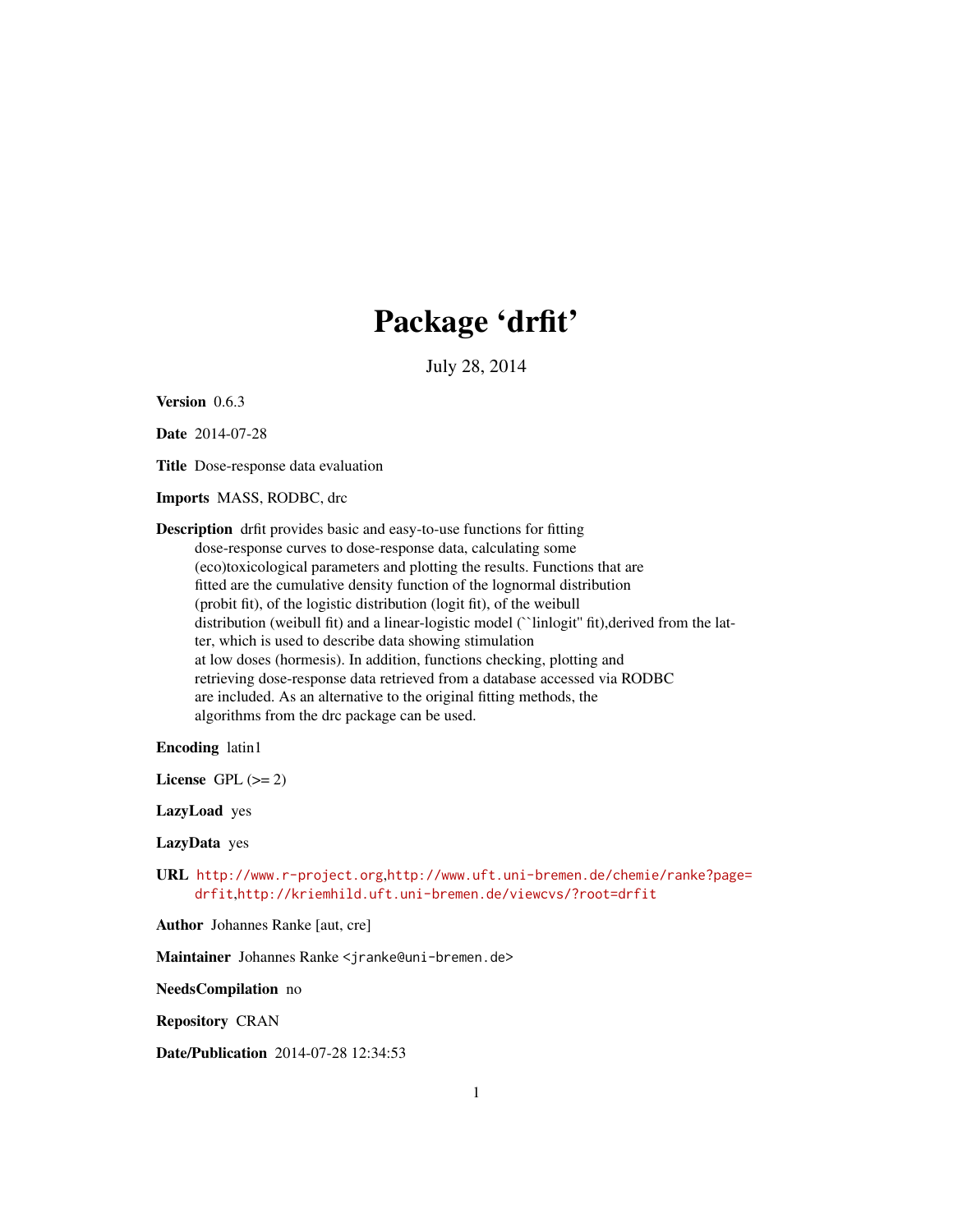# <span id="page-1-0"></span>R topics documented:

|  |  |  |  |  |  |  |  |  |  |  |  |  | 18 |
|--|--|--|--|--|--|--|--|--|--|--|--|--|----|
|  |  |  |  |  |  |  |  |  |  |  |  |  |    |

drfit-package *Dose-response data evaluation*

# Description

See <../DESCRIPTION>

### Details

There is an introductory article located in <../doc/drfit-Rnews.pdf>, which will be published in the R News special edition on the use of R for chemists.

# Note

There is a demo for each dataset that can be accessed by demo(dataset)

#### Author(s)

Author and Maintainer: Johannes Ranke <jranke@uni-bremen.de>

# See Also

On CRAN, there is another, more statistically sophisticated package with similar functionality called drc. I think the advantage of my package is its user-friendliness.

# Examples

```
data(antifoul)
r <- drfit(antifoul)
format(r,digits=2)
drplot(r,antifoul,overlay=TRUE,bw=FALSE)
```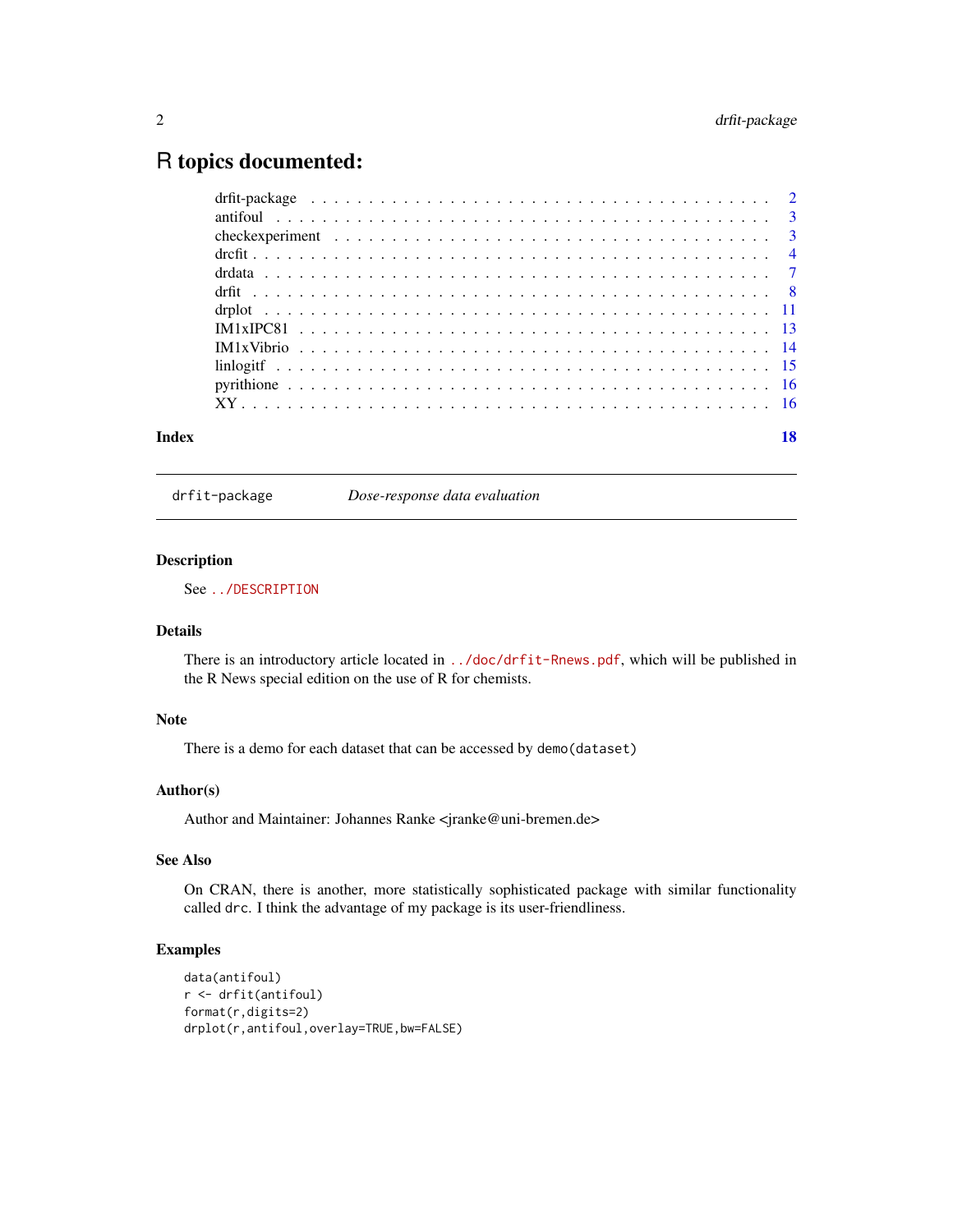<span id="page-2-1"></span><span id="page-2-0"></span>

#### Description

This data set shows the response of the rat leukaemic cell line IPC-81 to dilution series of tributyltin chloride (TBT) and Zink Pyrithione as retrieved from the "cytotox" database of the UFT Department of Bioorganic Chemistry on February 25, 2004

#### Usage

```
data(antifoul)
```
# Format

A dataframe containing 135 and 81 data points for concentrations and responses for TBT and Zink Pyrithione, respectively. Some additional columns from the database are also present.

#### Source

<http://www.uft.uni-bremen.de/chemie>

#### Examples

```
rantifoul.ED50 <- drfit(antifoul,
                        linlogit = TRUE, logit = TRUE, weibull = TRUE,
                        chooseone = FALSE,
                        showED50 = TRUE, EDx = c(10))
print(rantifoul.ED50, digits = 5)
rantifoul.drc <- drcfit(antifoul,
                        linlogit = TRUE, logit = TRUE, weibull = TRUE,
                        chooseone = FALSE,
                        showED50 = TRUE, EDx = c(10))
print(rantifoul.drc, digits = 5)
```
checkexperiment *Check raw data from a specified experiment or microtiter plate*

# Description

Report metadata from a specified experiment or microtiter plate from a specified database, box plot controls, and plot the dose-response data.

#### Usage

```
checkplate(id, db = "cytotox")checkexperiment(id, db = "ecotox", endpoint = "%")
```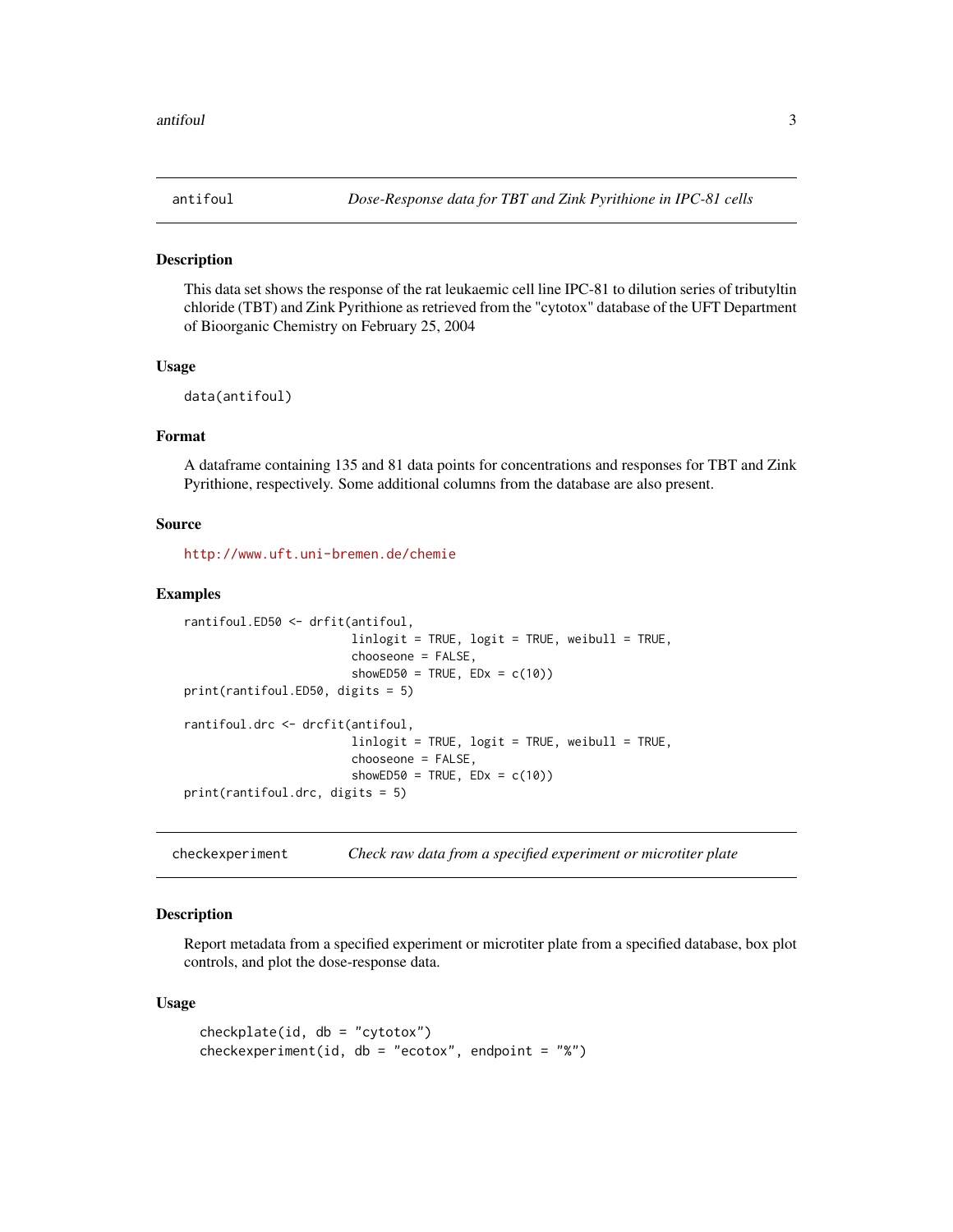#### <span id="page-3-0"></span>Arguments

| id       | The id of the experiment or the plate identifying it within the database.                                                                                                                                               |
|----------|-------------------------------------------------------------------------------------------------------------------------------------------------------------------------------------------------------------------------|
| db       | The database to be used. Currently, the microtiter plate databases "cytotox",<br>"enzymes" of the UFT Department of Bioorganic Chemistry are supported, as<br>well as the database of ecotoxicity experiments "ecotox". |
| endpoint | The endpoint that should be used for selecting the data. Only important if the<br>database "ecotox" is used. Defaults to "%".                                                                                           |

#### Value

The function lists a report and shows two graphs.

#### Author(s)

Johannes Ranke <jranke@uni-bremen.de> <http://www.uft.uni-bremen.de/chemie/ranke>

#### Examples

# Check plate number 3 in the cytotox database ## Not run: checkplate(3)

<span id="page-3-1"></span>

drcfit *Fit dose-response models using the drc package*

#### Description

Fit dose-response relationships to dose-response data and calculate biometric results for (eco)toxicity evaluation using the drc package

#### Usage

```
drefit(data, chooseone = TRUE, probit = TRUE, logit = FALSE,weibull = FALSE, linlogit = FALSE, level = 0.95,
showED50 = FALSE, EDx = NULL)
```
# Arguments

data A data frame containing dose-response data. The data frame has to contain at least a factor called "substance", a numeric vector "dose" with the dose values, a vector called "unit" containing the unit used for the dose and a numeric vector "response" with the response values of the test system normalized between 0 and 1. Such a data frame can be easily obtained if a compliant RODBC data source is available for use in conjunction with the function [drdata](#page-6-1).

> If there is a column called "ok" and it is set to "no fit" in a specific line, then the corresponding data point will be excluded from the fitting procedure, although it will be plotted.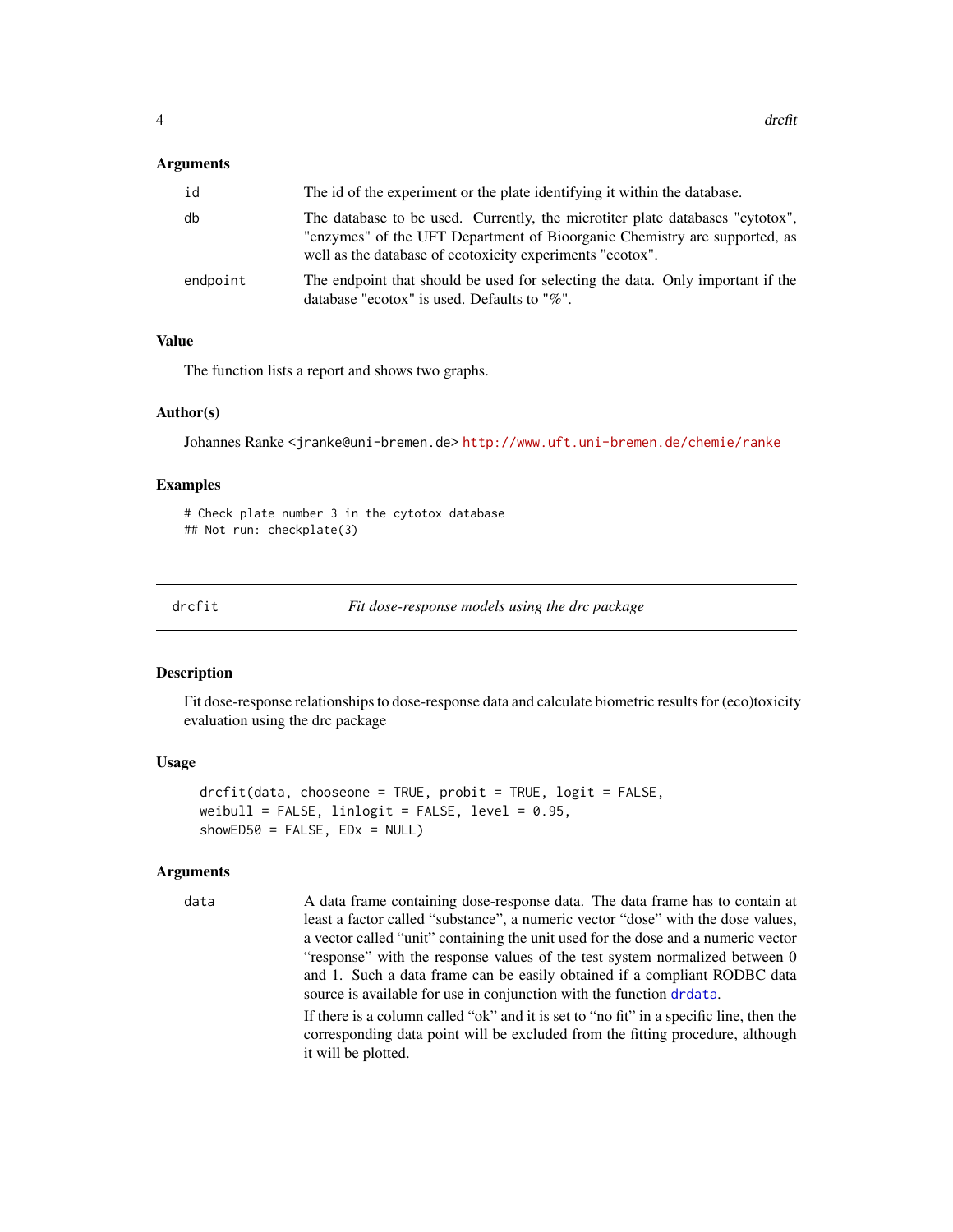#### <span id="page-4-0"></span>drcfit 5 and 5 and 5 and 5 and 5 and 5 and 5 and 5 and 5 and 5 and 5 and 5 and 5 and 5 and 5 and 5 and 5 and 5

| probit                | A boolean defining if cumulative density curves of normal distributions are fit-<br>ted against the decadic logarithm of the dose. Default ist TRUE. Note that the<br>parameter definitions used in the model are different to the ones used in drfit.<br>Parameter e from LN. 2 is listed as a here, and parameter b from there is listed as<br>b. |
|-----------------------|-----------------------------------------------------------------------------------------------------------------------------------------------------------------------------------------------------------------------------------------------------------------------------------------------------------------------------------------------------|
| logit                 | A boolean defining if cumulative density curves of logistic distributions plogis<br>are fitted to the decadic logarithm of the dose. Default is FALSE. Again the<br>parameter definitions used in the model are different to the ones used in drfit.<br>Parameter e from LL. 2 is listed as a here, and parameter b from LL.2 is listed as<br>$b$   |
| weibull               | A boolean defining if Weibull dose-response models (W1.2 are fitted to the un-<br>transformed dose. Default is FALSE. Note that the results differ from the ones<br>obtained with drfit, due to a different model specification.                                                                                                                    |
| linlogit              | A boolean defining if the linear-logistic function linlogitf as defined by van<br>Ewijk and Hoekstra 1993 is fitted to the data. Default is FALSE. Obtaining the<br>ED50 (and EDx values in general) uses ED internally and does not always give<br>a result.                                                                                       |
| level                 | The level for the confidence interval listed for the log ED50.                                                                                                                                                                                                                                                                                      |
| chooseone             | If TRUE (default), the models are tried in the order linlogit, probit, logit, weibull,<br>and the first model that produces a valid fit is used. If FALSE, all models that<br>are set to TRUE and that can be fitted will be reported.                                                                                                              |
| <b>ED<sub>x</sub></b> | A vector of inhibition values x in percent for which the corresponding doses<br>ED <sub>x</sub> should be reported.                                                                                                                                                                                                                                 |
| showED50              | If set to TRUE, the ED50 and its confidence interval on the original dose scale<br>(not log scale) is included in the output.                                                                                                                                                                                                                       |

# Value

A dataframe with the attribute models holding a list of the fitted dose-response models of class [nls](#page-0-0). The dataframe has at least one line for each substance.

The following variables are in the dataframe:

| Substance | The name of the substance                                                                                                                                                                                                                                                                                                                                    |
|-----------|--------------------------------------------------------------------------------------------------------------------------------------------------------------------------------------------------------------------------------------------------------------------------------------------------------------------------------------------------------------|
| ndl       | The number of dose levels in the raw data                                                                                                                                                                                                                                                                                                                    |
| n         | The total number of data points in the raw data used for the fit                                                                                                                                                                                                                                                                                             |
| 11d       | The decadic logarithm of the lowest dose                                                                                                                                                                                                                                                                                                                     |
| lhd       | The total number of data points in the raw data used for the fit                                                                                                                                                                                                                                                                                             |
| mtype     | If the data did not show a mean response $\lt 0.5$ at the highest dose level, the<br>modeltype is set to "inactive". If the mean response at the lowest dose is smaller<br>than 0.5, the modeltype is set to "active". In both cases, no fitting procedure is<br>carried out. If the fitted ED50 is higher than the highest dose, "no fit" is given<br>here. |
| logED50   | The decadic logarithm of the ED50                                                                                                                                                                                                                                                                                                                            |
| low %     | The lower bound of the confidence interval of log ED50. The name of the col-<br>umn depends on the requested confidence level.                                                                                                                                                                                                                               |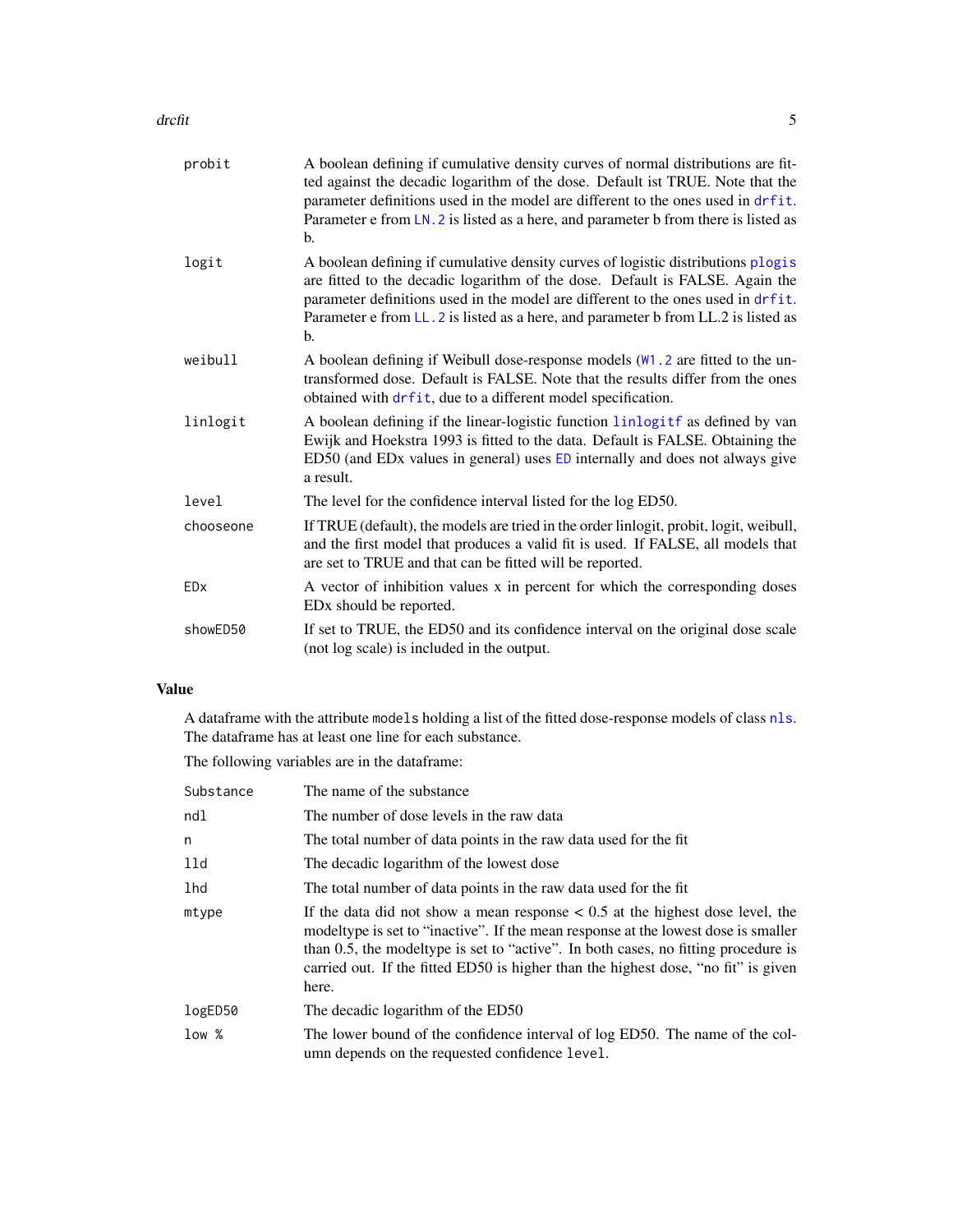<span id="page-5-0"></span>

| high % | The higher bound of the confidence interval of log ED50. The name of the<br>column depends on the requested confidence level.                                                                                                                                       |
|--------|---------------------------------------------------------------------------------------------------------------------------------------------------------------------------------------------------------------------------------------------------------------------|
| unit   | The unit used for the dose levels in the dose-response data                                                                                                                                                                                                         |
| sigma  | The square root of the estimated variance of the random error as returned by<br>summary.drc.                                                                                                                                                                        |
| a      | For the linlogit model, this is the parameter e from BC.4. For the probit and the<br>logit model, this is the ED50. For the weibull model, this is parameter e from<br>W <sub>1</sub> .2. Note that the Weibull model is fitted to the untransformed data.          |
| b      | For the linlogit, probit, logit and weibull models, these are the parameters b from<br>BC. 4, LN. 2, LL. 2 and W1. 2, respectively. Note that the parameter definitions<br>(and in the case of Weibull, the model used) are different to the ones used in<br>drfit. |
| C      | Only the "linlogit" fit produces a third parameter c, which is the parameter f<br>from the BC.4 function.                                                                                                                                                           |

If the parameter showED50 was set to TRUE, the ED50 values and their confidence intervals are also included on the original dose scale.

If one or more response leves were specified in the argument EDx, the corresponding dose levels are given in addition, together with their confidence intervals as calculated by [ED](#page-0-0) from the drc package.

#### Note

There is a demo for each dataset that can be accessed by demo(dataset)

#### Author(s)

Johannes Ranke <jranke@uni-bremen.de> <http://www.uft.uni-bremen.de/chemie/ranke> The functionality of the drc package used under the hood in this function was written by Christian Ritz.

# See Also

Further examples are given in help pages to the datasets [antifoul](#page-2-1), [IM1xIPC81](#page-12-1) and [IM1xVibrio](#page-13-1).

### Examples

```
data(antifoul)
r <- drcfit(antifoul, showED50 = TRUE, EDx = c(5, 10, 20))
format(r, digits = 2)
```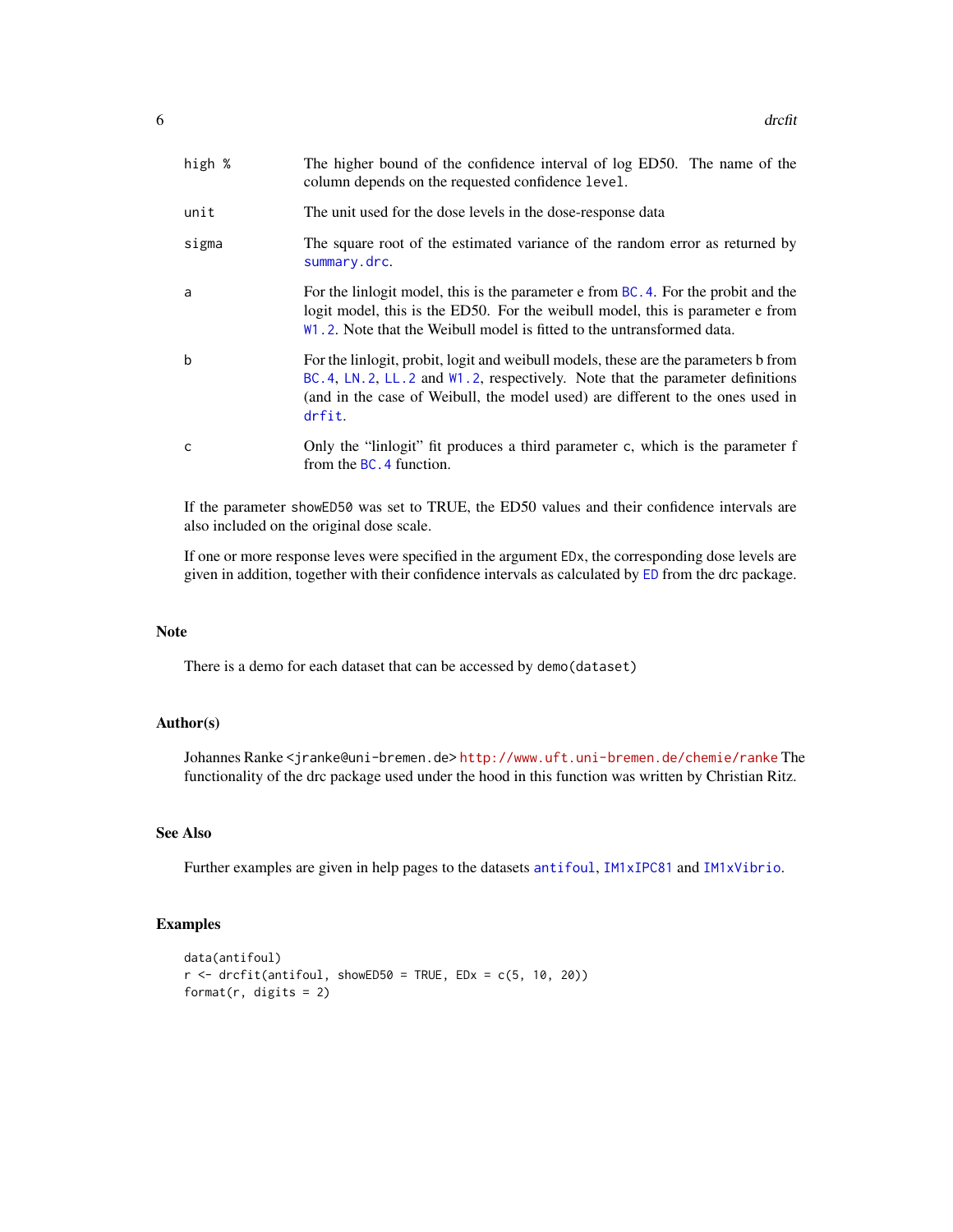<span id="page-6-1"></span><span id="page-6-0"></span>

#### Description

Get dose-response data from an adequate ODBC data source

#### Usage

```
drdata(substances, experimentator = "%", db = "cytotox", celltype = "IPC-81",
 enzymetype="AChE", organism="Vibrio fischeri", endpoint="Luminescence",
 whereClause = "1", ok = "ok", 'no fit'")
```
# Arguments

| substances  | A string or an array of strings with the substance names for which dose-response<br>data is to be retrieved.                                                                                                                                                                                                                                                               |
|-------------|----------------------------------------------------------------------------------------------------------------------------------------------------------------------------------------------------------------------------------------------------------------------------------------------------------------------------------------------------------------------------|
|             | experimentator The name of the experimentator whose data is to be used. Default is "which<br>means that data from all experimentators are retrieved.                                                                                                                                                                                                                       |
| db          | The database to be used. Currently, the databases "cytotox", "enzymes" and<br>"ecotox" of the UFT Department of Bioorganic Chemistry are supported (default<br>is "cytotox").                                                                                                                                                                                              |
| celltype    | Currently, only data for IPC-81, C6, NB4, HeLa, Jurkat and U937 are supported.                                                                                                                                                                                                                                                                                             |
| enzymetype  | Currently, only data for AChE, GR and GST are supported.                                                                                                                                                                                                                                                                                                                   |
| organism    | The organism that was exposed to the chemical. Only important if the database<br>"ecotox" is used. Defaults to "Vibrio fischeri".                                                                                                                                                                                                                                          |
| endpoint    | The endpoint that should be used for selecting the data. Only important if the<br>database "ecotox" is used. Defaults to "Luminescence".                                                                                                                                                                                                                                   |
| whereClause | With this argument, additional conditions for the SQL query can be set, e.g.<br>"plate $!= 710$ " (i.e. "Do not retrieve data for plate $710$ "). The default is 1 (in<br>SQL syntax this means TRUE).                                                                                                                                                                     |
| ok          | With the default value "'ok',' no fit'", only data that has been checked and set to<br>"ok" or "no fit" in the database is retrieved. The argument "no fit" will result in<br>not using the data for fitting, but it will be plotted. Another sensible argument<br>would be "'ok','no fit','?'", in order to additionally retrieve data which has not<br>yet been checked. |

#### Details

The function is currently only used for retrieving data from the mysql database "cytotox" of the UFT Department of Bioorganic Chemistry. Access to this database is limited to UFT staff. Additionally to the installation of the RODBC package, it is required to set up a ODBC data source with the name "cytotox", using an ODBC driver for mysql, probably myODBC. Then, under Unix, you can use iodbc or unixodbc for setting up the respective data source with data source name (DSN) "cytotox". For my setting using unixodbc, I am using the file '/etc/odbcinst.ini' containing: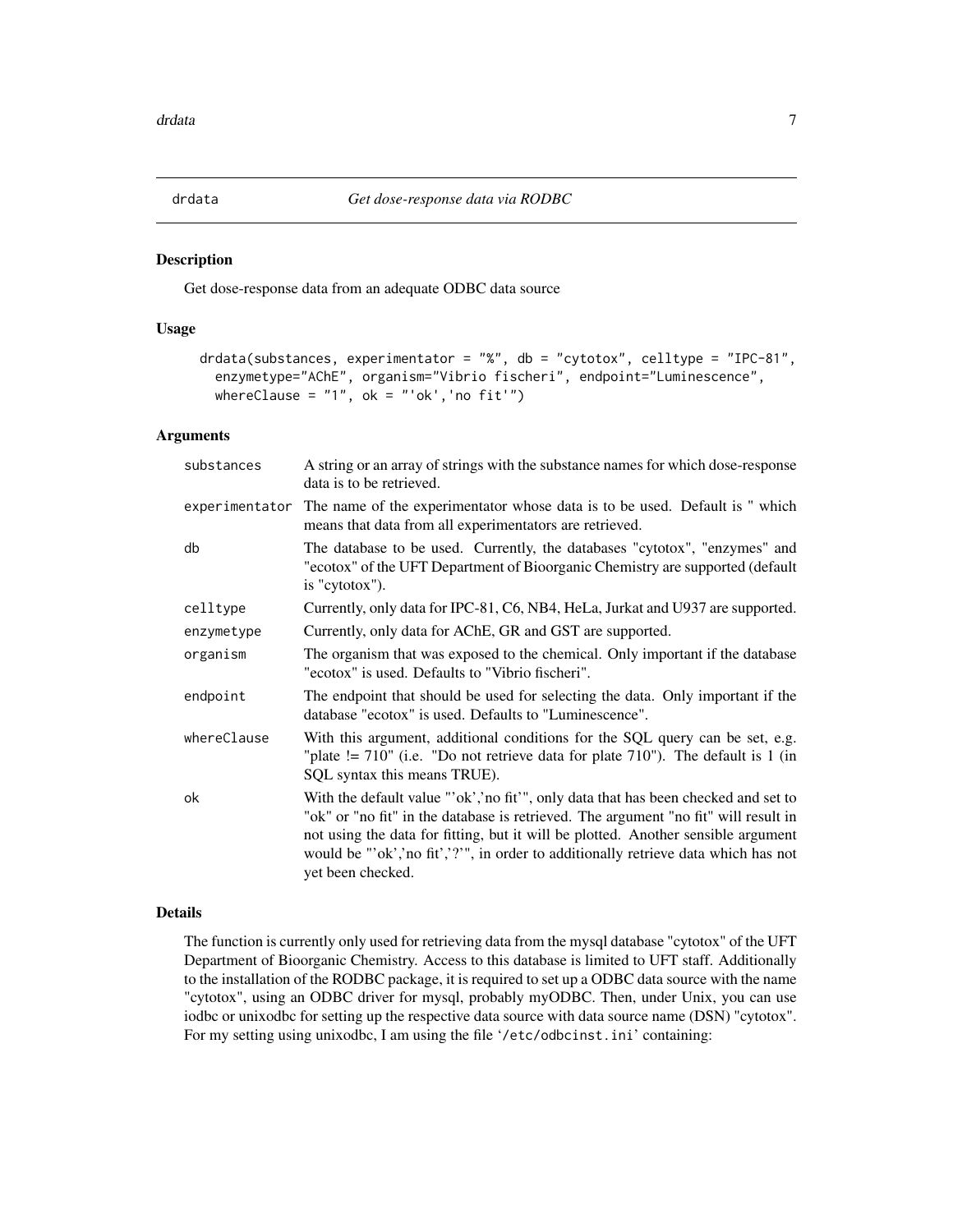| [MySQL]     |     |                             |
|-------------|-----|-----------------------------|
| Description | $=$ | MySQL driver for ODBC       |
| Driver      | $=$ | /usr/local/lib/libmyodbc.so |
| Setup       |     | /usr/lib/odbc/libodbcmyS.so |

<span id="page-7-0"></span>and the file '/etc/odbc.ini' containing:

| [cytotox]   |         |                                                                               |
|-------------|---------|-------------------------------------------------------------------------------|
| Description |         | = Cytotoxicity database of the department of bioorganic chemistry, UFT Bremen |
| Driver      | $=$     | MySQL                                                                         |
| Trace       | $=$ $-$ | <b>Yes</b>                                                                    |
| TraceFile   | $=$     | $\mu$ mp/odbc.log                                                             |
| Database    | $=$     | cytotox                                                                       |
| Server      | $=$     | eckehaat                                                                      |
| Port        | $=$     | 3306                                                                          |

#### Value

data A data frame with a factor describing the dose levels, the numeric dose levels and a numeric column describing the response, as well as the entries for plate, experimentator, performed (date of test performance), celltype, unit (of the dose/concentration), and for the ok field in the database.

#### Author(s)

Johannes Ranke <jranke@uni-bremen.de> <http://www.uft.uni-bremen.de/chemie/ranke>

# Examples

```
# Get cytotoxicity data for Tributyltin and zinc pyrithione, tested with IPC-81
# cells
## Not run: drdata(c("TBT","ZnPT2"))
```
<span id="page-7-1"></span>drfit *Fit dose-response models*

#### Description

Fit dose-response relationships to dose-response data and calculate biometric results for (eco)toxicity evaluation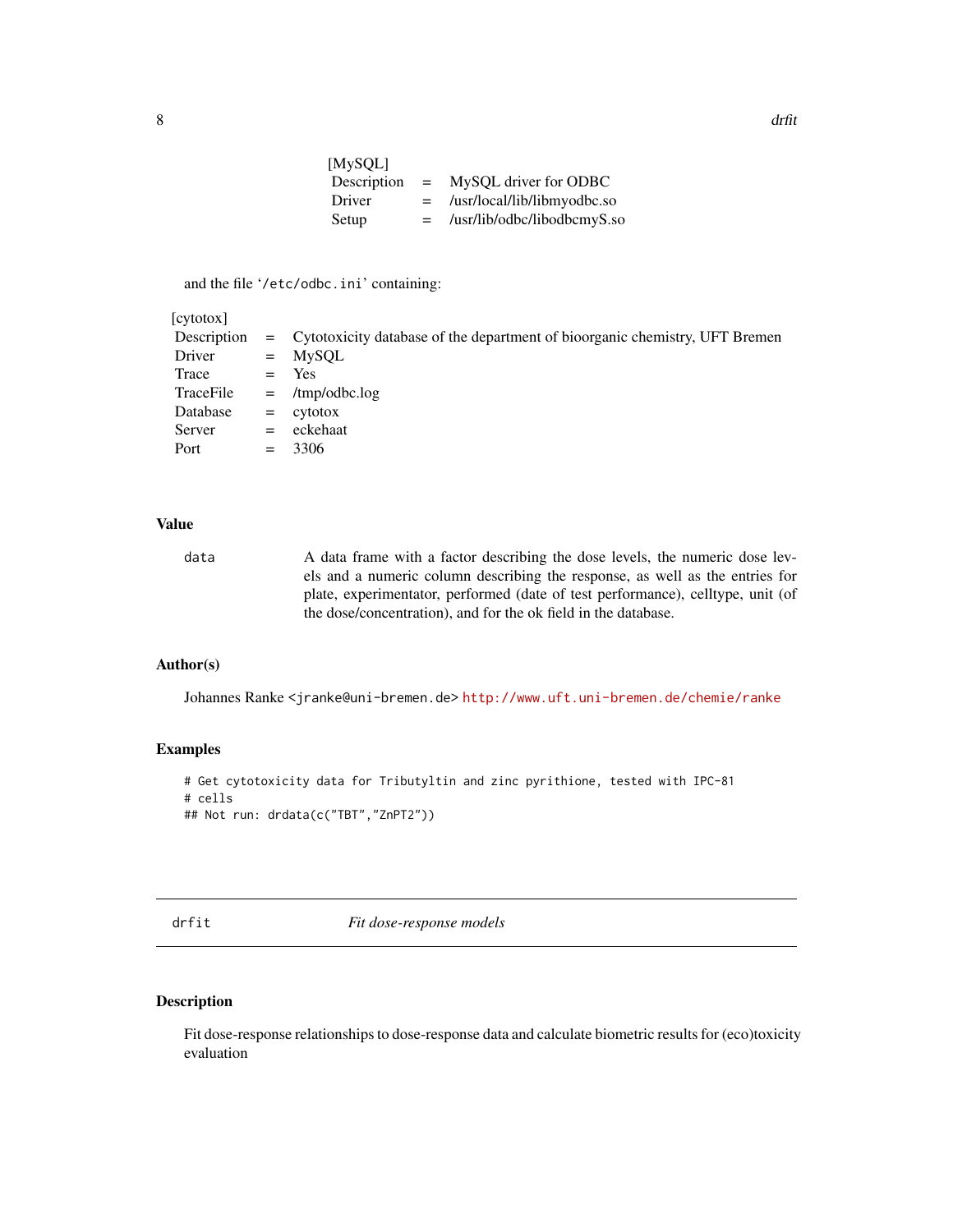# <span id="page-8-0"></span>Usage

```
drfit(data, startlogED50 = NA, chooseone = TRUE, probit = TRUE, logit = FALSE,
weibull = FALSE, linlogit = FALSE, level = 0.95, linlogitWrong = NA,
allWrong = NA, ps0 = 1, ls0 = 0.5, ws0 = 0.5, b0 = 2, f0 = 0,
showED50 = FALSE,
EDx = NULL, EDx.tolerance = 1e-4)
```
# Arguments

| data          | A data frame containing dose-response data. The data frame has to contain at<br>least a factor called "substance", a numeric vector "dose" with the dose values,<br>a vector called "unit" containing the unit used for the dose and a numeric vector<br>"response" with the response values of the test system normalized between 0<br>and 1. Such a data frame can be easily obtained if a compliant RODBC data<br>source is available for use in conjunction with the function drdata. |
|---------------|-------------------------------------------------------------------------------------------------------------------------------------------------------------------------------------------------------------------------------------------------------------------------------------------------------------------------------------------------------------------------------------------------------------------------------------------------------------------------------------------|
|               | If there is a column called "ok" and it is set to "no fit" in a specific line, then the<br>corresponding data point will be excluded from the fitting procedure, although<br>it will be plotted.                                                                                                                                                                                                                                                                                          |
| startlogED50  | Especially for the linlogit model, a suitable log10 of the ED50 has to be given<br>by the user, since it is not correctly estimated for data showing hormesis with<br>the default estimation method.                                                                                                                                                                                                                                                                                      |
| probit        | A boolean defining if cumulative density curves of normal distributions pnorm<br>are fitted against the decadic logarithm of the dose. Default ist TRUE.                                                                                                                                                                                                                                                                                                                                  |
| logit         | A boolean defining if cumulative density curves of logistic distributions plogis<br>are fitted to the decadic logarithm of the dose. Default is FALSE.                                                                                                                                                                                                                                                                                                                                    |
| weibull       | A boolean defining if the cumulative density curves of weibull distributions<br>(pweibull with additionall location parameter and scale=1) are fitted to the<br>decadic logarithm of the dose. Default is FALSE. Note that the weibull distribu-<br>tion is fitted here to the log transformed doses which appears to be an uncommon<br>approach.                                                                                                                                         |
| linlogit      | A boolean defining if the linear-logistic function linlogitf as defined by van<br>Ewijk and Hoekstra 1993 is fitted to the data. Default is FALSE.                                                                                                                                                                                                                                                                                                                                        |
| level         | The level for the confidence interval listed for the log ED50.                                                                                                                                                                                                                                                                                                                                                                                                                            |
| linlogitWrong | An optional vector containing the names of the substances for which the linlogit<br>function produces a wrong fit.                                                                                                                                                                                                                                                                                                                                                                        |
| allWrong      | An optional vector containing the names of the substances for which all func-<br>tions produce a wrong fit.                                                                                                                                                                                                                                                                                                                                                                               |
| chooseone     | If TRUE (default), the models are tried in the order linlogit, probit, logit, weibull,<br>and the first model that produces a valid fit is used. If FALSE, all models that<br>are set to TRUE and that can be fitted will be reported.                                                                                                                                                                                                                                                    |
| ps0           | If the probit model is fitted, ps0 gives the possibility to adjust the starting value<br>for the scale parameter of pnorm.                                                                                                                                                                                                                                                                                                                                                                |
| ls0           | If the logit model is fitted, 1s0 gives the possibility to adjust the starting value<br>for the scale parameter of plogis.                                                                                                                                                                                                                                                                                                                                                                |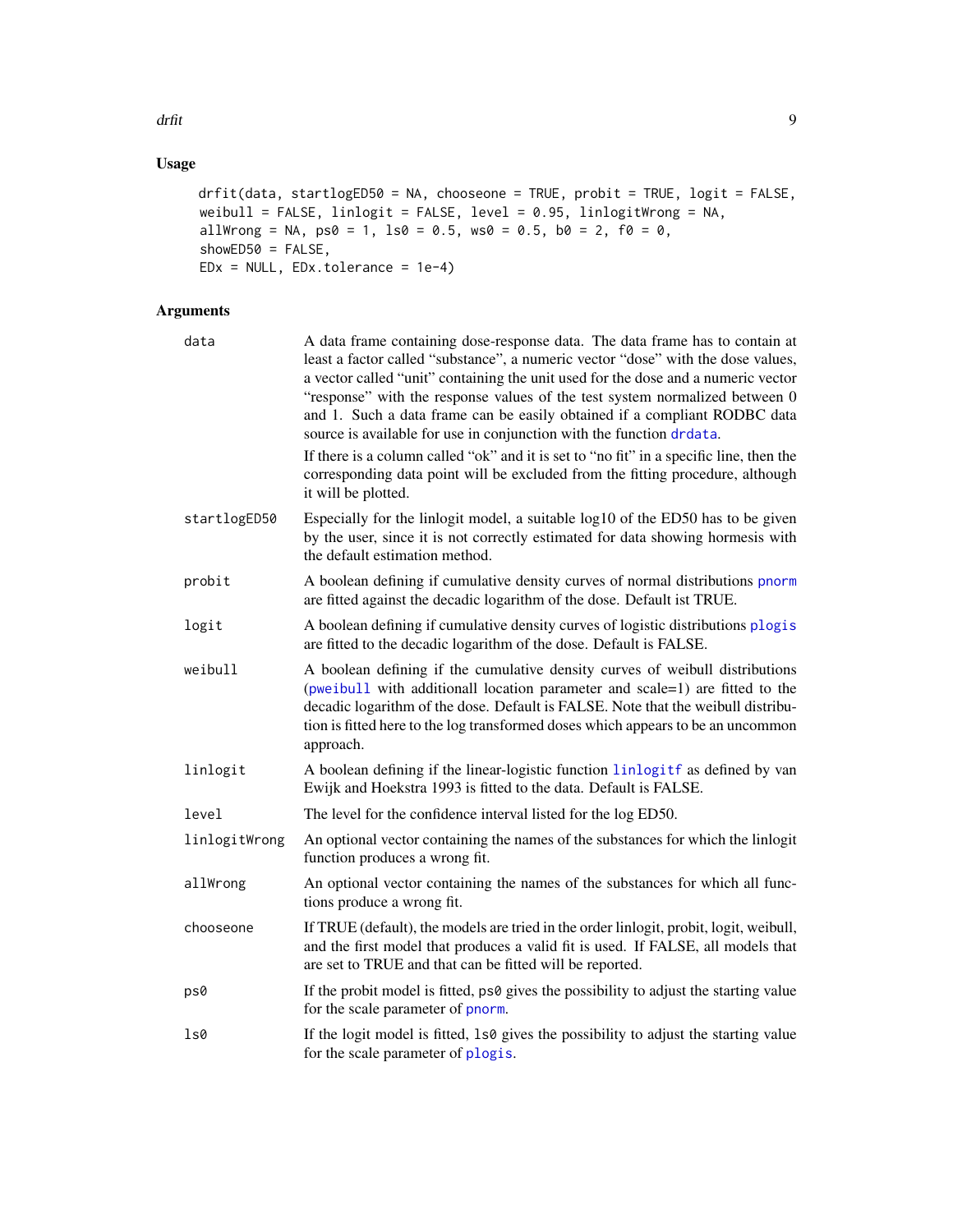<span id="page-9-0"></span>

| ws0           | If the weibull model is fitted, ws0 gives the possibility to adjust the starting value<br>for the shape parameter of pweibull.      |
|---------------|-------------------------------------------------------------------------------------------------------------------------------------|
| b0,f0         | If the linear logistic model is fitted, b0 and f0 give the possibility to adjust the<br>starting values for the parameters b and f. |
| showED50      | If set to TRUE, the ED50 and its confidence interval on the original dose scale<br>(not log scale) is included in the output.       |
| EDx           | A vector of inhibition values x in percent for which the corresponding doses<br>ED <sub>x</sub> should be reported.                 |
| EDx.tolerance | Tolerance of the effect level, expressed on the response scale from 0 to 1.                                                         |

#### Value

A dataframe with the attribute models holding a list of the fitted dose-response models of class [nls](#page-0-0). The dataframe has at least one line for each substance.

For the "linlogit", "logit" and "probit" models, the parameter a that is reported coincides with the logED50, i.e the logED50 is one of the model parameters that is being fitted. Therefore, a confidence interval for the confidence level level is calculated using the [confint.nls](#page-0-0) function and listed.

The following variables are in the dataframe:

| Substance | The name of the substance                                                                                                                                                                                                                                                                                                                                                 |
|-----------|---------------------------------------------------------------------------------------------------------------------------------------------------------------------------------------------------------------------------------------------------------------------------------------------------------------------------------------------------------------------------|
| ndl       | The number of dose levels in the raw data                                                                                                                                                                                                                                                                                                                                 |
| n         | The total number of data points in the raw data used for the fit                                                                                                                                                                                                                                                                                                          |
| lld       | The decadic logarithm of the lowest dose                                                                                                                                                                                                                                                                                                                                  |
| lhd       | The total number of data points in the raw data used for the fit                                                                                                                                                                                                                                                                                                          |
| mtype     | If the data did not show a mean response $< 0.5$ at the highest dose level, the<br>modeltype is set to "inactive". If the mean response at the lowest dose is smaller<br>than 0.5, the modeltype is set to "active". In both cases, no fitting procedure is<br>carried out. If the fitted ED50 is higher than the highest dose, "no fit" is given<br>here.                |
| logED50   | The decadic logarithm of the ED50                                                                                                                                                                                                                                                                                                                                         |
| low %     | The lower bound of the confidence interval of log ED50. The name of the col-<br>umn depends on the requested confidence level.                                                                                                                                                                                                                                            |
| high %    | The higher bound of the confidence interval of log ED50. The name of the<br>column depends on the requested confidence level.                                                                                                                                                                                                                                             |
| unit      | The unit used for the dose levels in the dose-response data                                                                                                                                                                                                                                                                                                               |
| sigma     | The square root of the estimated variance of the random error as returned by<br>summary.nls.                                                                                                                                                                                                                                                                              |
| a         | For the "linlogit", "logit" and "probit" models, the parameter a coincides with<br>the logED50. In the case of the "weibull" model, a is a location parameter.                                                                                                                                                                                                            |
| b         | Parameter b in the case of the "linlogit" fit is the variable b from the linlogitf<br>function. In the case of "probit" fit it is the standard deviation of the fitted normal<br>distribution, in the case of the "logit" fit it is the scale parameter in the plogis<br>function, and in the "weibull" fit it is the shape parameter of the fitted pweibull<br>function. |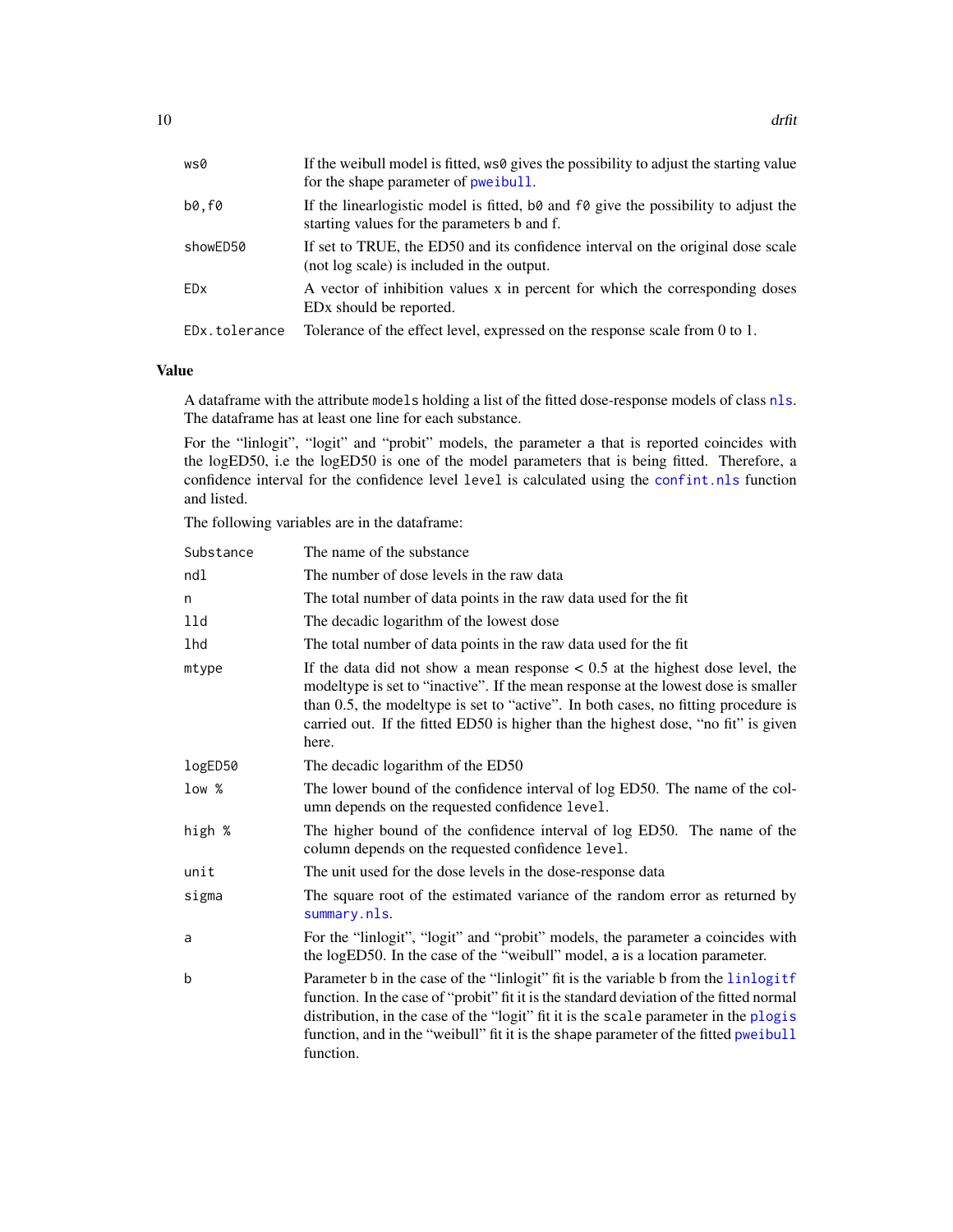#### <span id="page-10-0"></span>drplot the contract of the contract of the contract of the contract of the contract of the contract of the contract of the contract of the contract of the contract of the contract of the contract of the contract of the con

c Only the "linlogit" fit produces a third parameter c which is the variable f from the [linlogitf](#page-14-1) function.

If the parameter showED50 was set to TRUE, the ED50 values and their confidence intervals are also included on the original dose scale.

If one or more response leves were specified in the argument EDx, the corresponding dose levels are given in addition.

# Note

There is a demo for each dataset that can be accessed by demo(dataset)

#### Author(s)

Johannes Ranke <jranke@uni-bremen.de> <http://www.uft.uni-bremen.de/chemie/ranke>

# See Also

Further examples are given in help pages to the datasets [antifoul](#page-2-1), [IM1xIPC81](#page-12-1) and [IM1xVibrio](#page-13-1). Since version 0.6.1 of this package, there is a drop-in replacement function [drcfit](#page-3-1) which internally uses the drc package and also gives confidence intervals for EDx values via this package.

#### Examples

```
data(antifoul)
r \le drfit(antifoul, showED50 = TRUE, EDx = c(5, 10, 20))
format(r, digits = 2)
```
drplot *Plot dose-response models*

#### Description

Produce graphics of dose-response data and dose-response relationships either combined or separately, for one or more substances.

#### Usage

```
drplot(drresults, data, dtype, alpha, ctype, path,
  fileprefix, overlay, xlim, ylim, xlab, ylab, axes, frame.plot, postscript,
  pdf, png, bw, pointsize, colors, ltys, pchs, devoff, lpos)
```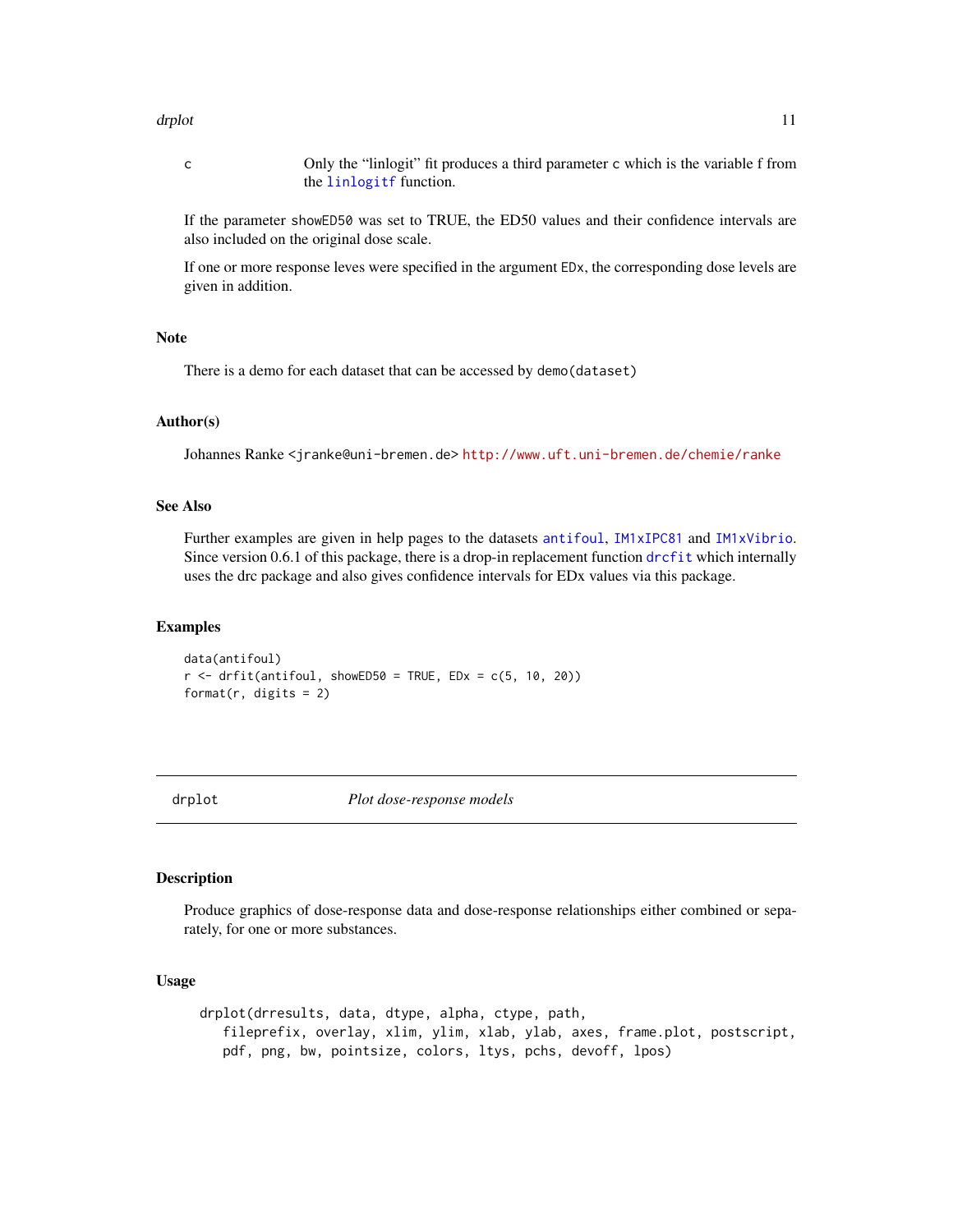# <span id="page-11-0"></span>Arguments

| drresults  | A data frame as returned from drfit.                                                                                                                                                                                                                                                                                                                                                             |
|------------|--------------------------------------------------------------------------------------------------------------------------------------------------------------------------------------------------------------------------------------------------------------------------------------------------------------------------------------------------------------------------------------------------|
| data       | A data frame as returned from drdata. The data frame has to contain at least<br>a factor called "substance", a vector called "unit" containing the unit used for<br>the dose, a column "response" with the response values of the test system nor-<br>malized between 0 and 1, a column "dose" with the numeric dose values and a<br>factor called "dosefactor" containing the dose as a factor. |
| dtype      | A string describing if the raw data should be plotted ("raw"), or an error bar<br>should be constructed from the standard deviations of the responses at each dose<br>level ("std", default value) or from the confidence intervals ("conf"). If you don't<br>want to see the data, set it to "none".                                                                                            |
| alpha      | The confidence level, defaulting to 0.95, only used if dtype "conf" has been<br>chosen.                                                                                                                                                                                                                                                                                                          |
| ctype      | This argument decides if horizontal lines are drawn to show the scatter of the<br>control values (dose $= 0$ ), if there are more than three of them. Defaults to<br>"none", further allowed values are "std" and "conf" for displaying the standard<br>deviation of the controls or the confidence interval for the mean of the controls.                                                       |
| path       | The path where graphic files should be put if any are produced. Defaults to "./"<br>i.e. the current working directory of R.                                                                                                                                                                                                                                                                     |
| fileprefix | A string which will form the beginning of each filename, if graphic files are<br>created. Defaults to "drplot".                                                                                                                                                                                                                                                                                  |
| overlay    | If TRUE, all output will be put into one graph, otherwise a separate graph will<br>be created for each substance.                                                                                                                                                                                                                                                                                |
| xlim       | The plot limits (min, max) on the dose axis.                                                                                                                                                                                                                                                                                                                                                     |
| ylim       | The plot limits (min, max) on the response axis.                                                                                                                                                                                                                                                                                                                                                 |
| xlab       | The axis title for the x axis. Defaults to "Concentration in" unit.                                                                                                                                                                                                                                                                                                                              |
| ylab       | The axis title for the y axis. Defaults to "Normalized response".                                                                                                                                                                                                                                                                                                                                |
| axes       | Specifies if axes should be drawn. Default is TRUE, as in plot. default                                                                                                                                                                                                                                                                                                                          |
| frame.plot | Specifies if the plot should be framed. Default is TRUE, as in plot. default                                                                                                                                                                                                                                                                                                                     |
| postscript | If TRUE, (a) postscript graph(s) will be created. Otherwise, and if the pdf and<br>png arguments are also FALSE, graphics will be displayed with a screen graph-<br>ics device.                                                                                                                                                                                                                  |
| pdf        | If TRUE, (a) pdf graph(s) will be created. Otherwise, and if the postscript,<br>and png arguments are also FALSE, graphics will be displayed with a screen<br>graphics device.                                                                                                                                                                                                                   |
| png        | If TRUE, (a) png graph(s) will be created. Otherwise, and if the postscript and<br>pdf arguments are also FALSE, graphics will be displayed with a screen graphics<br>device.                                                                                                                                                                                                                    |
| bw         | A boolean deciding if the plots will be black and white or not. Default is TRUE.                                                                                                                                                                                                                                                                                                                 |
| pointsize  | The pointsize used for pdf, png and postscript graphics.                                                                                                                                                                                                                                                                                                                                         |
| colors     | This is a vector of colors, defaulting to 1:8, used for plotting the data.                                                                                                                                                                                                                                                                                                                       |
| ltys       | This is a vector of line types for the dose-response models, defaulting to 1:8.                                                                                                                                                                                                                                                                                                                  |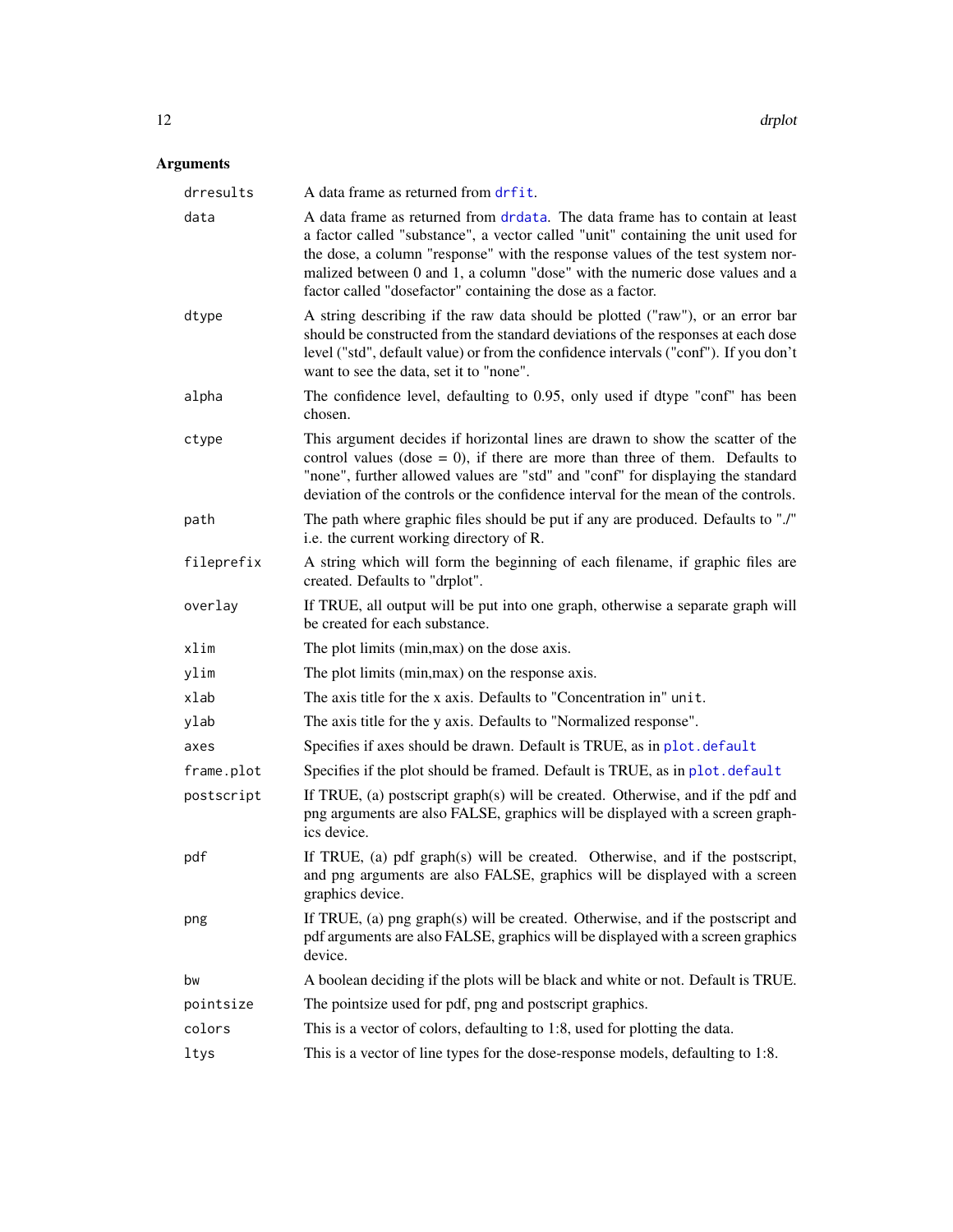#### <span id="page-12-0"></span> $IM1xIPCS1$  13

| pchs         | This is a vector of character types for the data. The default uses built-in char-<br>acters 1:n with n being the number of substances for which data are plotted for<br>overlays, or always 1 when no overlay plot is generated. |  |
|--------------|----------------------------------------------------------------------------------------------------------------------------------------------------------------------------------------------------------------------------------|--|
| lpos         | An optional argument defaulting to "topright" specifying the position of the leg-<br>end by being passed to the legend function. See the help for the legend function<br>for all possiblities.                                   |  |
| devoff       | If set to FALSE, the device will not be closed after creation of an overlay pdf,<br>png or postscript graph, so texts and other elements can be added.                                                                           |  |
| <b>Value</b> |                                                                                                                                                                                                                                  |  |

results You will get plots of data and/or the fitted dose-response curves, on the screen

# and/or as postscript/pdf/png files, depending on the parameters.

#### **Note**

There is a demo for each dataset that can be accessed by demo(dataset)

#### Author(s)

Johannes Ranke <jranke@uni-bremen.de> <http://www.uft.uni-bremen.de/chemie/ranke>

#### Examples

data(antifoul) r <- drfit(antifoul) ## Not run: drplot(r,antifoul)

<span id="page-12-1"></span>

| IM1xIPC81 |  |
|-----------|--|
|-----------|--|

Dose-Response data for 1-methyl-3-alkylimidazolium tetrafluorobo*rates in IPC-81 cells*

#### Description

This is the raw data documenting the influence of the alkyl chain length in 3 position on the toxicity to the promyelocytic leukemia rat cell line IPC-81. The substances are named according to the UFT naming scheme of these substances. IM13 BF4 means 1-methyl-3-propylimidazolium tetrafluoroborate, IM14 BF4 means 1-methyl-3-butylimidazolium tetrafluoroborate and IM1-10 BF4 means 1-methyl-3-decylimidazolium tetrafluoroborate. This is a subset (only the BF4 anion) of the data shown in Figure 3 in Ranke et al. (2004).

# Usage

```
data(IM1xIPC81)
```
#### Format

A dataframe containing the data as required for the [drfit](#page-7-1) function. An additional column contains the tested organism (name of the cell line).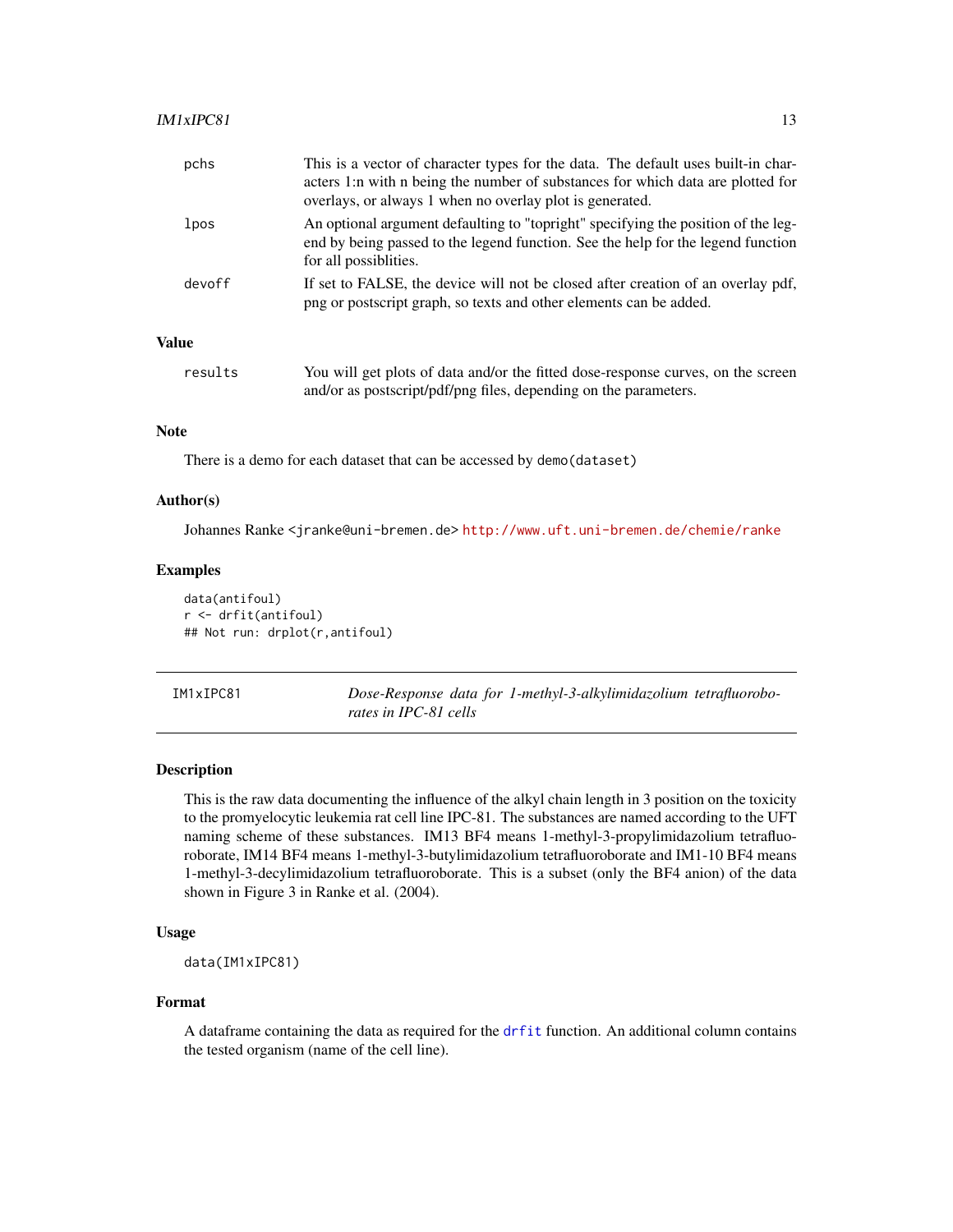#### Source

Ranke J, Mölter K, Stock F, Bottin-Weber U, Poczobutt J, Hoffmann J, Ondruschka B, Filser J, Jastorff B (2004) Biological effects of imidazolium ionic liquids with varying chain lenghts in acute Vibrio fischeri and WST-1 cell viability assays. Ecotoxicology and Environmental Safety 58(3) 396-404

#### Examples

```
rIM1xIPC81 \leftarrow drfit(IM1xIPC81, linlogit = TRUE, showED50 = TRUE, EDx = 10)rIM1xIPC81.drc <- drcfit(IM1xIPC81, linlogit = TRUE, showED50 = TRUE, EDx = 10)
print(rIM1xIPC81,digits=4)
print(rIM1xIPC81.drc,digits=4)
```
<span id="page-13-1"></span>IM1xVibrio *Dose-Response data for 1-methyl-3-alkylimidazolium tetrafluoroborates in V. fischeri*

#### **Description**

This is the raw data documenting the influence of the alkyl chain length in 3 position on the toxicity to the marine luminescent bacteria *V. fischeri*. The substances are named according to the UFT naming scheme of these substances. IM13 BF4 means 1-methyl-3-propylimidazolium tetrafluoroborate, IM14 BF4 means 1-methyl-3-butylimidazolium tetrafluoroborate and IM1-10 BF4 means 1-methyl-3-decylimidazolium tetrafluoroborate.

#### Usage

data(IM1xVibrio)

#### Format

A dataframe containing the data as required for the [drfit](#page-7-1) function. Additional columns contain the species tested (luminescent bacteria Vibrio fischeri, organism), and a field specifying if the data is regarded valid (ok).

#### Source

Ranke J, Mölter K, Stock F, Bottin-Weber U, Poczobutt J, Hoffmann J, Ondruschka B, Filser J, Jastorff B (2004) Biological effects of imidazolium ionic liquids with varying chain lenghts in acute Vibrio fischeri and WST-1 cell viability assays. Ecotoxicology and Environmental Safety 58(3) 396-404

<span id="page-13-0"></span>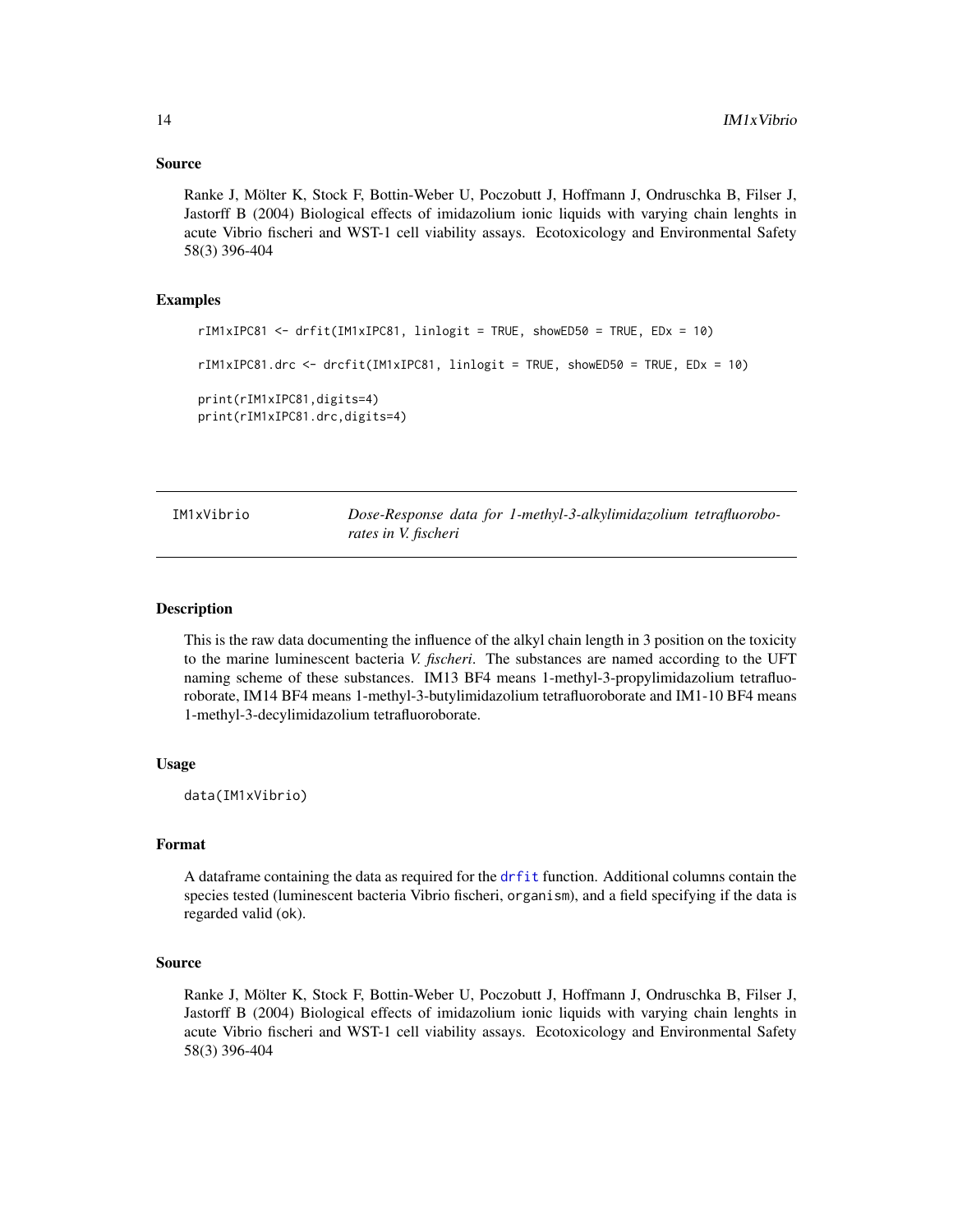#### <span id="page-14-0"></span>linlogitf the contract of the contract of the contract of the contract of the contract of the contract of the contract of the contract of the contract of the contract of the contract of the contract of the contract of the

# Examples

```
rIM1xVibrio <- drfit(IM1xVibrio, logit = TRUE, chooseone = FALSE,
                    showED50 = TRUE, EDx = c(10, 20)print(rIM1xVibrio, digits = 4)
rIM1xVibrio.drc <- drcfit(IM1xVibrio, logit = TRUE, chooseone = FALSE,
                          showED50 = TRUE, EDx = c(10, 20)print(rIM1xVibrio.drc, digits = 4)
```
<span id="page-14-1"></span>

| linlogitf |  |
|-----------|--|
|           |  |

# gitf *Linear-logistic function*

# Description

Helper function describing a special type of dose-response curves, showing a stimulus at subtoxic doses.

# Usage

linlogitf(x,k,f,mu,b)

# Arguments

| X            | In this context, the x variable is the dose.                   |
|--------------|----------------------------------------------------------------|
| k            | In the drfit functions, k is set to 1.                         |
| $\mathsf{f}$ | One of the parameters describing the curve shape.              |
| mu           | The parameter describing the location of the curve (log ED50). |
| b            | One of the parameters describing the curve shape.              |

#### Value

The response at dose x.

#### Author(s)

Johannes Ranke <jranke@uni-bremen.de> <http://www.uft.uni-bremen.de/chemie/ranke>

#### References

van Ewijk, P. H. and Hoekstra, J. A. (1993) *Ecotox Environ Safety* 25 25-32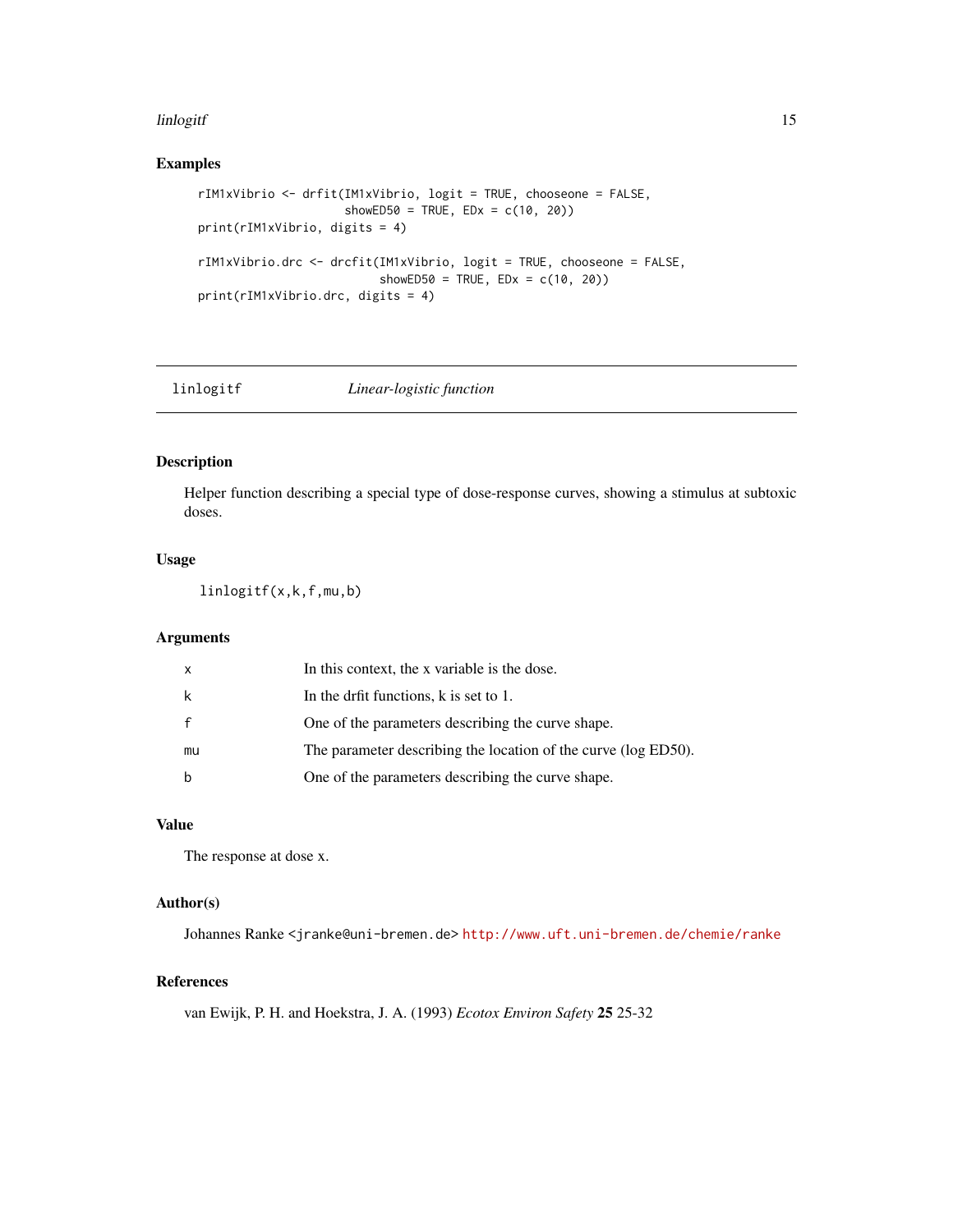<span id="page-15-0"></span>

#### Description

This data shows the cytotoxicity of pyrithione salts as well as the free pyrithione, its oxidation product and some other related compounds to the IPC-81 cell line.

#### Usage

data(pyrithione)

# Format

A dataframe containing the data as required for the [drfit](#page-7-1) function.

#### Source

Doose C, Ranke J, Stock F, Bottin-Weber U, Jastorff B (2004) Structure-activity relationships of pyrithiones - IPC-81 toxicity tests with antifouling biocide zinc pyrithione and structural analogues. Green Chemistry 6(5) 259-266

# Examples

## Not run: demo(pyrithione)

XY *Dose-Response data for two substances X and Y*

# Description

This is just a sample Lemna growth rate data set for two substances arbitrarily named X and Y.

#### Usage

data(XY)

# Format

A dataframe containing dose (concentration) and response data, as well as control values where the dose is zero.

#### Source

<http://www.uft.uni-bremen.de/chemie>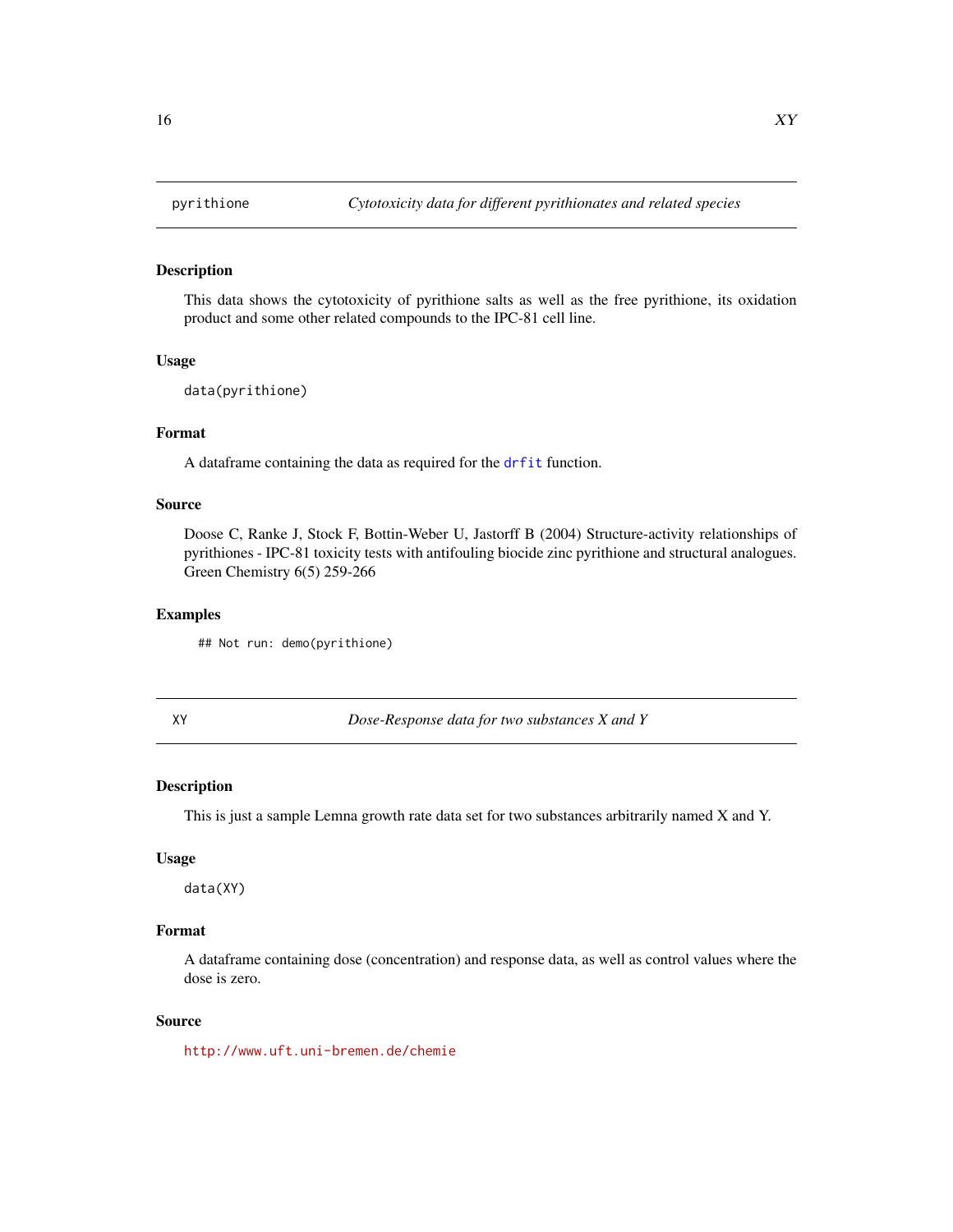#### $XY$  and the set of the set of the set of the set of the set of the set of the set of the set of the set of the set of the set of the set of the set of the set of the set of the set of the set of the set of the set of the

# Examples

## Not run: demo(XY)